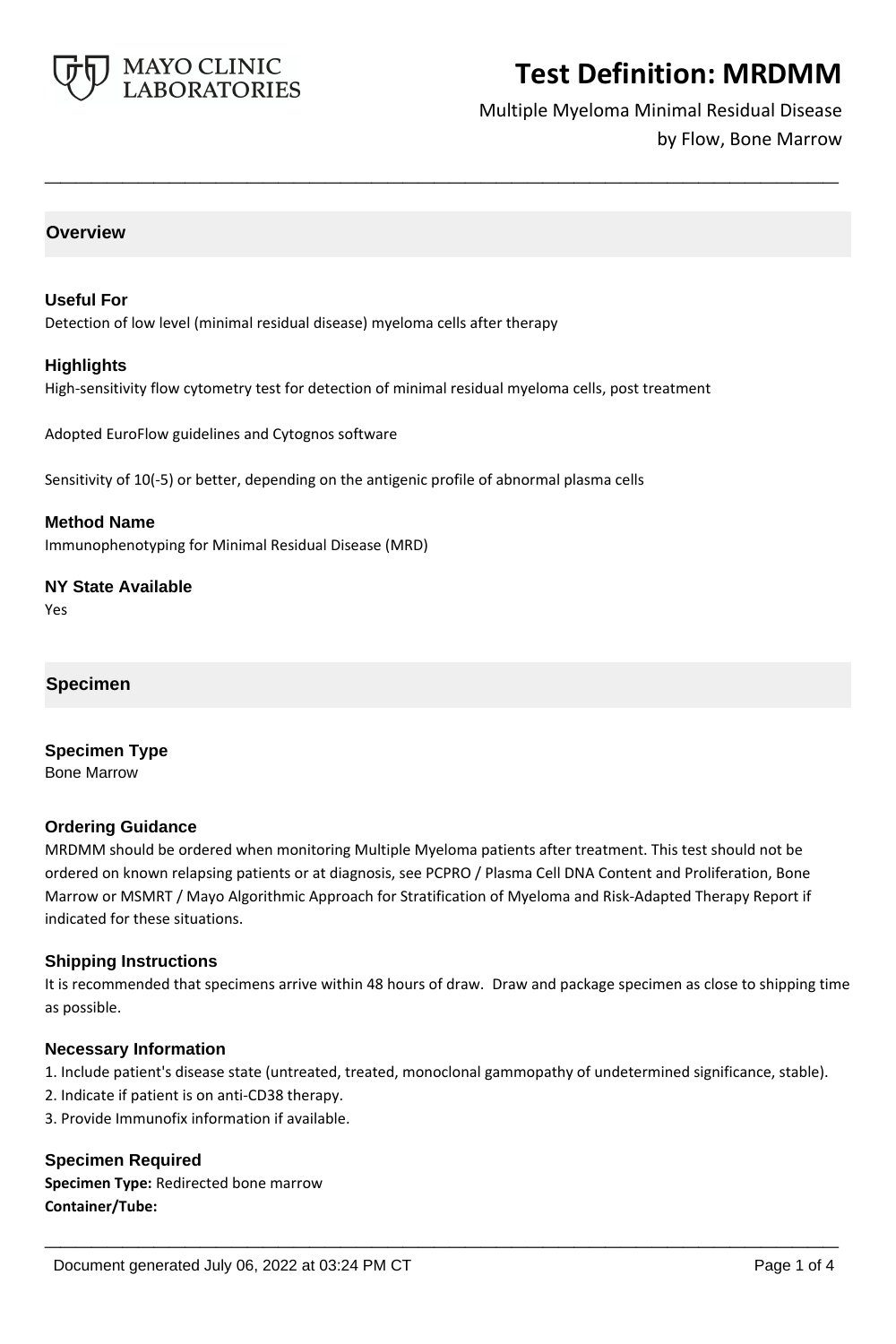

# Multiple Myeloma Minimal Residual Disease by Flow, Bone Marrow

**Preferred:** Yellow top (ACD) **Acceptable:** Lavender top (EDTA) **Specimen Volume:** 4 mL

### **Forms**

If not ordering electronically, complete, print, and send a [Hematopathology/Cytogenetics Test Request](https://www.mayocliniclabs.com/it-mmfiles/hematopathology-request-form.pdf) (T726) with the specimen.

**\_\_\_\_\_\_\_\_\_\_\_\_\_\_\_\_\_\_\_\_\_\_\_\_\_\_\_\_\_\_\_\_\_\_\_\_\_\_\_\_\_\_\_\_\_\_\_\_\_\_\_**

## **Specimen Minimum Volume**

2 mL

# **Reject Due To**

All specimens will be evaluated at Mayo Clinic Laboratories for test suitability

## **Specimen Stability Information**

| <b>Specimen Type</b> | <b>Temperature</b>  | <b>Time</b> | <b>Special Container</b> |
|----------------------|---------------------|-------------|--------------------------|
| <b>Bone Marrow</b>   | Ambient (preferred) |             |                          |
|                      | Refrigerated        |             |                          |

# **Clinical & Interpretive**

### **Clinical Information**

Multiple myeloma is an incurable malignant neoplasm of plasma cells. One of the best prognostic factors in multiple myeloma is the level of minimal residual disease post chemotherapy or autologous stem cell transplantation. The greater depth of the response (less malignant cells present), the longer time to progression and overall survival.(1)

# **Reference Values**

An interpretive report will be provided.

This test will be processed as a laboratory consultation. An interpretation of the immunophenotypic findings and correlation with the previous patient history will be provided by a hematopathologist for every case.

### **Interpretation**

The interpretation of the test is done by an evaluating automated and manually gated populations to isolate abnormal plasma cells. If there is an abnormal plasma cell population (cluster of 20 cells or more), then the result is minimal residual disease (MRD)-positive, with the percentage of abnormal plasma cells out of total analyzed events. If no abnormal population is found, then the result will be interpreted as MRD-negative.

# **Cautions**

There are situations in which current gating strategies are insufficient to identify abnormal plasma cells. This can occur if the abnormal plasma cells do not phenotypically differ from normal plasma cells. In addition, in patients who have undergone therapeutic antibody treatment (anti-CD38, for example), decreased antigen expression on plasma cells may interfere with the gating strategy.

**\_\_\_\_\_\_\_\_\_\_\_\_\_\_\_\_\_\_\_\_\_\_\_\_\_\_\_\_\_\_\_\_\_\_\_\_\_\_\_\_\_\_\_\_\_\_\_\_\_\_\_**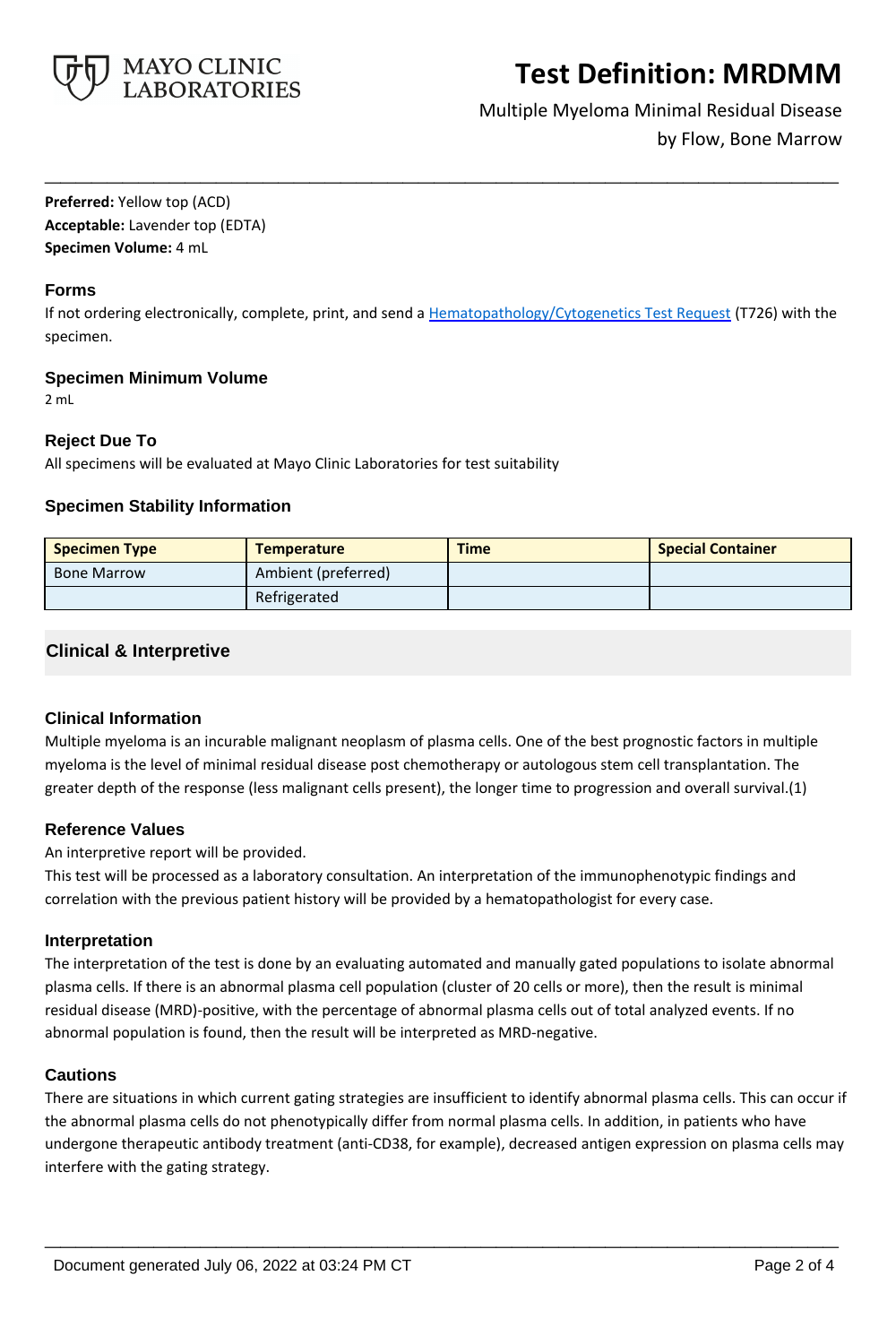

# Multiple Myeloma Minimal Residual Disease

by Flow, Bone Marrow

### **Clinical Reference**

1. Martinez-Lopez J, Lahuerta JJ, Pepin F, et al: Prognostic value of deep sequencing method for minimal residual disease detection in multiple myeloma. Blood. 2014 May 15;123(20):3073-3079

**\_\_\_\_\_\_\_\_\_\_\_\_\_\_\_\_\_\_\_\_\_\_\_\_\_\_\_\_\_\_\_\_\_\_\_\_\_\_\_\_\_\_\_\_\_\_\_\_\_\_\_**

2. Rawstron AC, Child JA, de Tute RM, et al: Minimal residual disease assessed by multiparameter flow cytometry in multiple myeloma: impact on outcome in the medical research council myeloma IX Study. J Clin Oncol 2013 Jul 10;31(20):2540-2547

3. Roschewski M, Stetler-Stevenson M, Yuan C, et al: Minimal residual disease: What are the minimum requirements? J Clin Oncol 2014 32(5): 475-476

4. Rawstron AC, Orfao A, Beksac M, et al: Report of the European Myeloma Network on multiparametric flow cytometry in multiple myeloma and related disorders. Haematologica 2008 Mar;93(3): 431-438

5. Stetler-Stevenson M, Paiva B, Stoolman L, et al: Consensus guidelines for myeloma minimal residual disease sample staining and data acquisition. Cytometry B Clin Cytom 2016 Jan;90(1):26-30 doi: 10.1002/cyto.b.21249

# **Performance**

## **Method Description**

Flow cytometric immunophenotyping for minimal residual disease of bone marrow is performed using the following antibodies:

Tube 1: CD138, CD27, CD38, CD56, CD45, CD19, CD117, and CD81.

Tube 2: CD138, CD27, CD38, CD56, CD45, CD19, cyKappa, and cyLambda.

Abnormal plasma cell populations are detected through demonstrating CD38 (multiepitope) and CD138 positivity along with immunoglobulin light chain restriction (ie, the presence of either predominately kappa or predominately lambda light chains) and abnormality of CD56, CD117, CD27, CD81, CD19 and/or CD45 expression.

The percentage of clonal plasma cells estimated by flow cytometry is affected by specimen processing and antigen loss with specimen aging. Minimal residual disease reporting is affected by sample volume and cellularity.(Unpublished Mayo method)

**\_\_\_\_\_\_\_\_\_\_\_\_\_\_\_\_\_\_\_\_\_\_\_\_\_\_\_\_\_\_\_\_\_\_\_\_\_\_\_\_\_\_\_\_\_\_\_\_\_\_\_**

**PDF Report**

No

**Day(s) Performed** Monday through Friday

**Report Available** 2 to 4 days

**Specimen Retention Time** 14 days

**Performing Laboratory Location**

Rochester